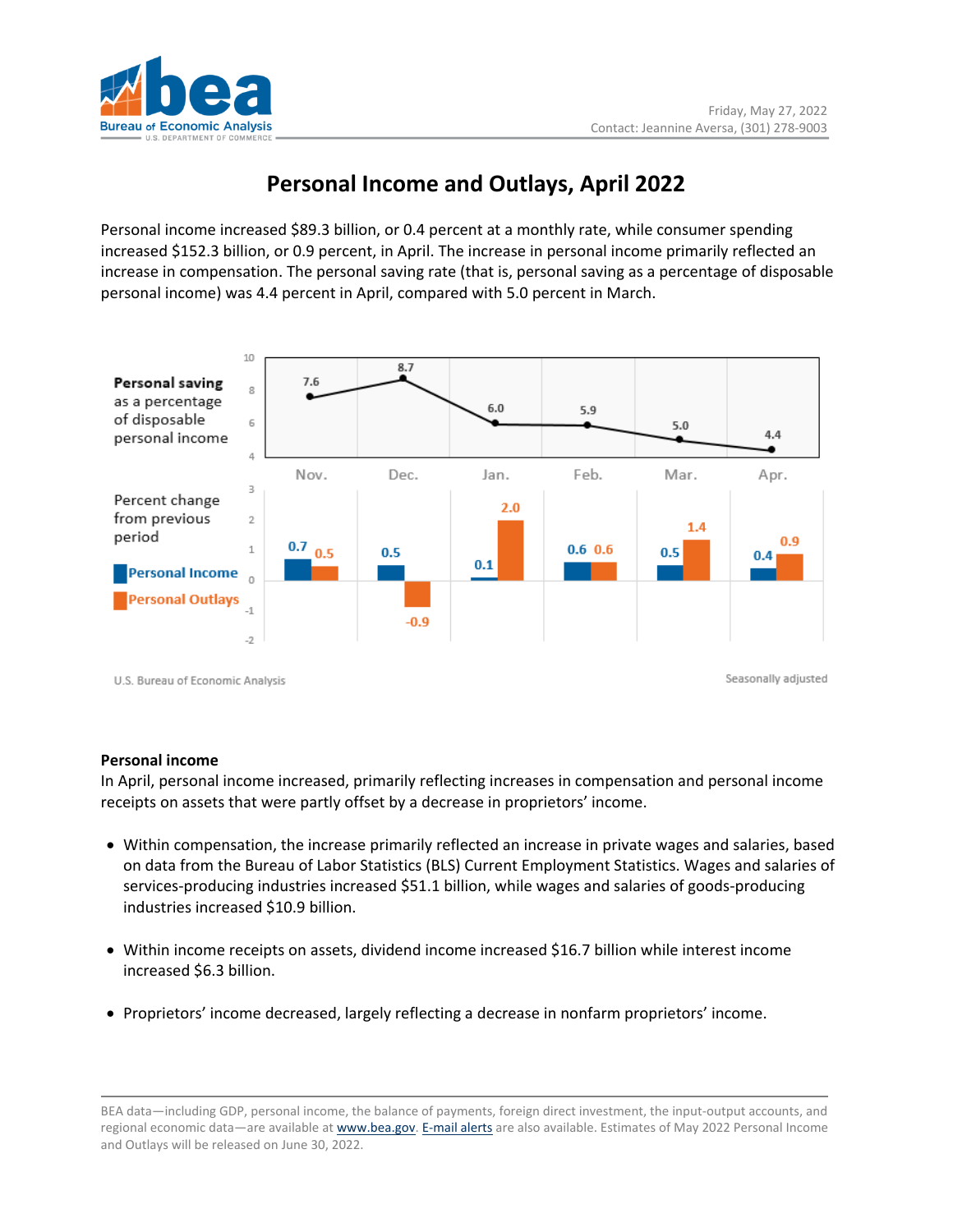

#### **Consumer spending**

Personal outlays increased in April, reflecting an increase in consumer spending for services and goods.

- Within services, the increase was widespread and led by food services and accommodations, based on Census Bureau Monthly Retail Trade Survey data, as well as housing and utilities, based on data from the Energy Information Administration.
- Within goods, the increase primarily reflected motor vehicles and parts (led by new motor vehicles, specifically, light trucks), based on unit sales data from Wards Intelligence. This increase was partly offset by a decrease in gasoline and other energy goods, based on data from the Energy Information Administration.



# **Changes in Consumer Spending, April 2022** Consumer spending increased \$152.3 billion



U.S. Bureau of Economic Analysis

Seasonally adjusted, annual rates